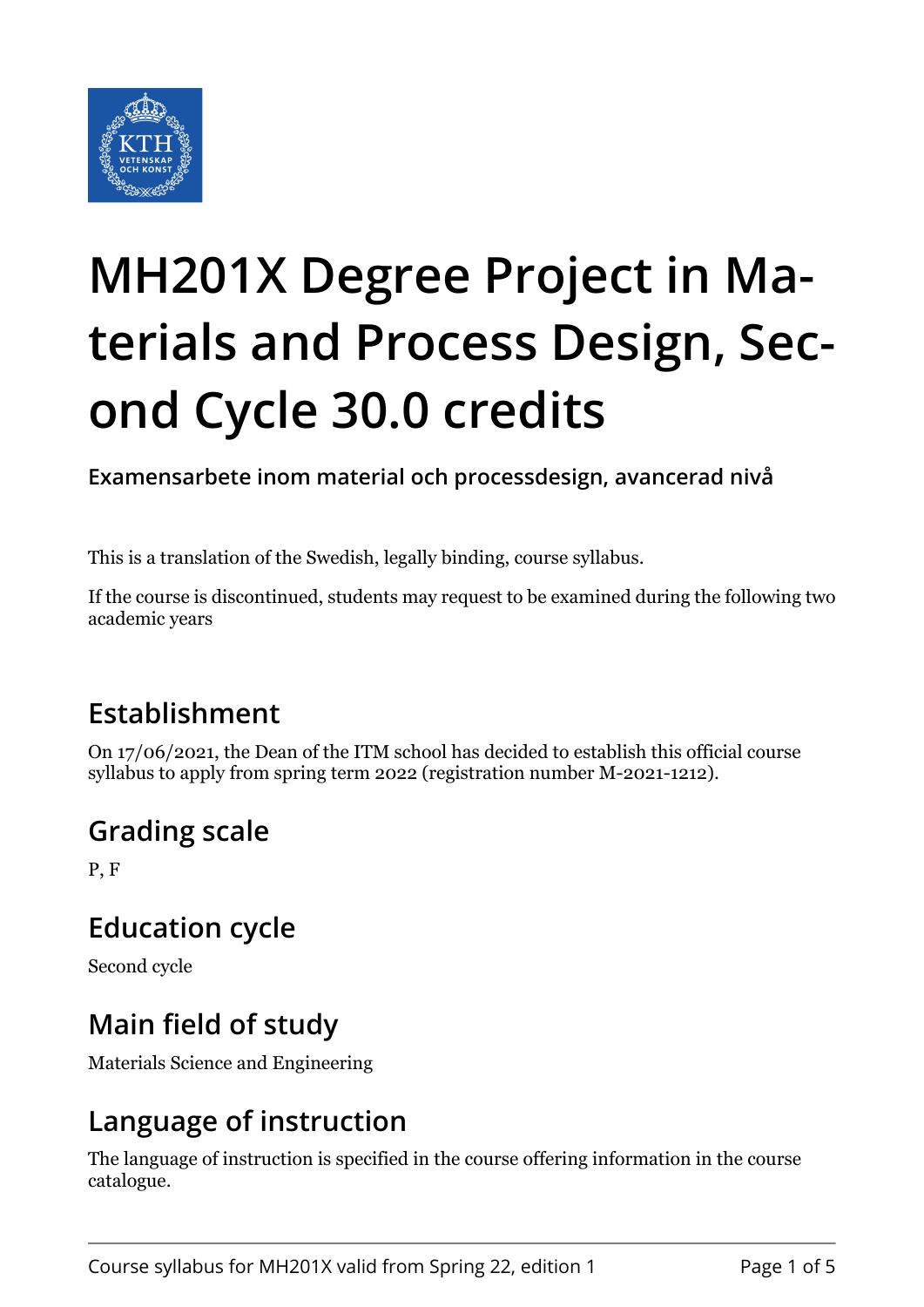## **Intended learning outcomes**

Besides the objectives for degree projects for Master's degree (120 credits) established by KTH, these are the course specific objectives:

After passing the course, the student should be able to:

- apply relevant knowledge and skills that have been acquired within the field of technology on a given problem
- within given frames, also with limited information, independently analyse and discuss complex issues and handle larger problems for second-cycle studies within the field of technology
- reflect on, evaluate and critically review their own and others' scientific results
- document and present his/her work for a given target group with high requirements on structure, formalities and language
- identify his/her need for additional knowledge and continuously develop his/her skills
- deepen his/her knowledge and skills in the area of materials and process design

#### **Course contents**

The degree project consists of an individual assignment with a topic that is decided by the examiner. It should constitute a part of a specialisation within chosen field of technology and be relevant for second-cycle studies. The degree project should correspond to 20 weeks of full-time studies. The degree project should be presented in a written report and orally at an public seminar, in English or Swedish.

## **Specific prerequisites**

The specific prerequisites for a degree project of 30 credits at advanced level are: all courses from the syllabus years 1-3, or courses required for issuing a Bachelor's degree, and at least 60 credits of courses at the advanced level must be completed. The courses at the advanced level must include courses in the MSc in engineering programme that are relevant to the degree project as well as a course in scientific theory and research methodology.

## **Examination**

• XUPP - Examination Question, 30.0 credits, grading scale: P, F

Based on recommendation from KTH's coordinator for disabilities, the examiner will decide how to adapt an examination for students with documented disability.

The examiner may apply another examination format when re-examining individual students.

The degree project will be assessed according to the criteria below. After completed degree project, the student should be able to: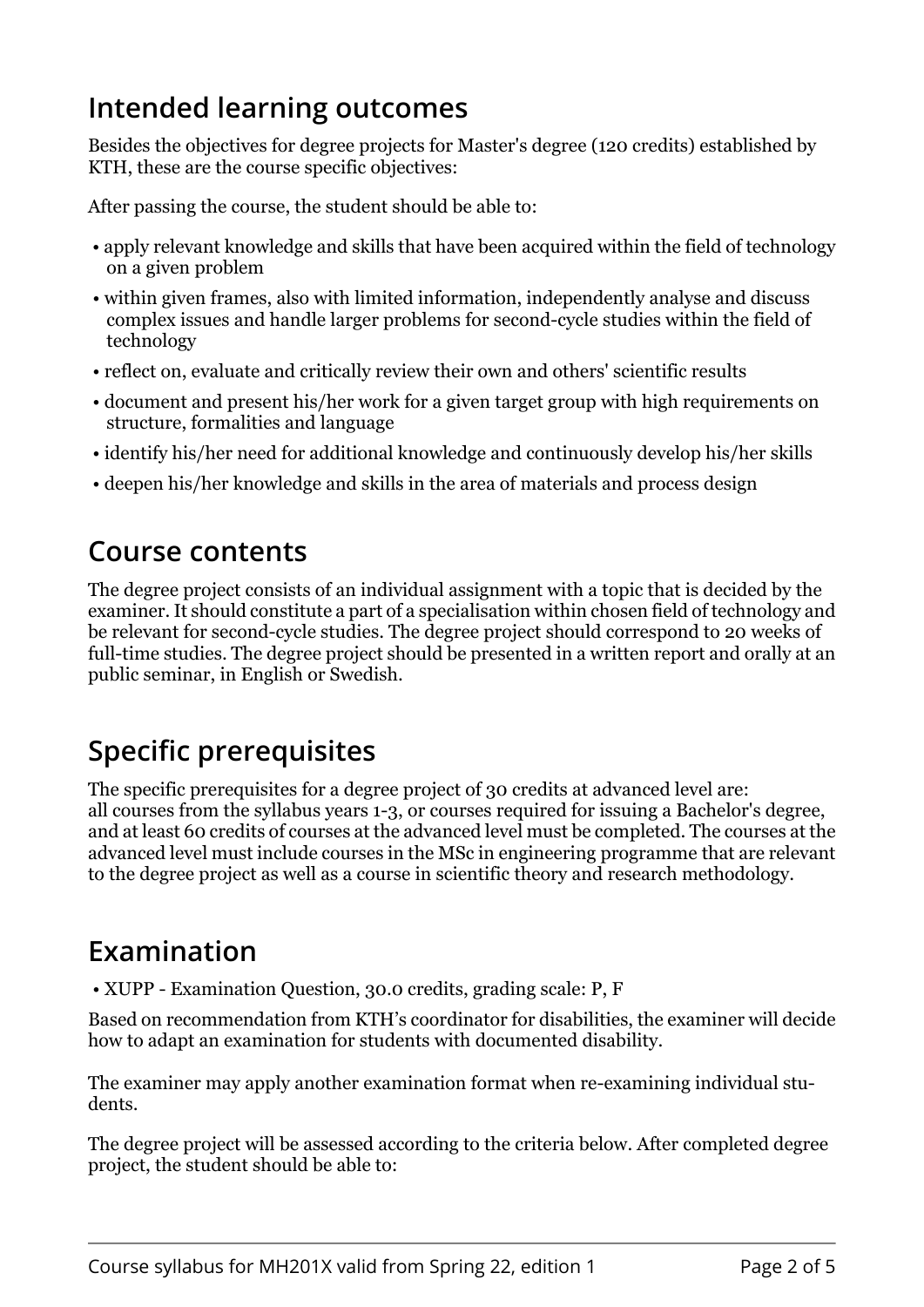• demonstrate knowledge of the chosen topic's scientific foundation and established background, in-depth insight into current research and development, as well as in-depth knowledge of related methods.

Pass The literature study is well executed. Current research and development relevant to the work is presented in a clear manner. The selected method is well justified, based on science or proven experience and evaluated against other methods. Relevant knowledge from previous courses is adequately used.

Fail The literature study is insufficient. Connections to current research and development is missing or is inadequate. The explanation of the chosen methods, or the evaluation of these methods is inadequate. The work shows on insufficient knowledge from previous courses.

 • show the ability to holistically, critically and systematically search, collect and integrate knowledge, and to identify one $\hat{A}$ 's need for further knowledge

Pass The thesis task is handled autonomously and systematically, based on critical analysis and synthesis of relevant literature. The work demonstrates a holistic view. Relevant databases and search tools are used. The need for further knowledge is discussed.

Fail Relevant literature is to a great extent absent, or has not been integrated in the work. The literature is not examined critically. The work does not build on previous knowledge in the area. Discussions about possible further studies is missing.

 • show the ability to identify, analyse, assess, and handle complex phenomena, issues and situations, even with limited information

Pass Relevant complex phenomena, issues and situations are identified in the degree project. The work clearly shows that these are well managed and analysed, even if available information is limited. Adequate judgements related to the research questions and results are implemented.

Fail Relevant complex phenomena, issues and topics are not formulated, handled or analysed in the degree project. The work shows a deficient overall view of the topic or the topic is unnecessarily limited to avoid the complexity of the assignment. Relevant assessments connected to the topic of the degree project are lacking.

 • show the ability to plan and with adequate methods carry out advanced tasks within given time frames, and to evaluate this work

Pass The project plan was followed. An advanced project is carried out within the agreed time and with the methodology agreed upon. Any changes to the plan or the have been agreed, between student and supervisor. Resources and limitations in the study are clearly presented.

Fail The work does not reach the level that was intended initially (or subsequently adjusted). Critical evaluation of the work is missing. The project plan regarding time and methodology has not been implemented.

 • show the ability to develop and evaluate products, processes, systems, methods, or technical solutions while taking into consideration human preconditions and needs, and the society's aim for an economically, socially and ecologically sustainable development

Pass The chosen strategy is motivated and implemented so that developed and evaluated products, processes, methods, systems or technical solutions, are adapted to human needs and conditions. Consideration to relevant social aims is shown in such a way that the ability of future generations to meet their needs is not jeopardised.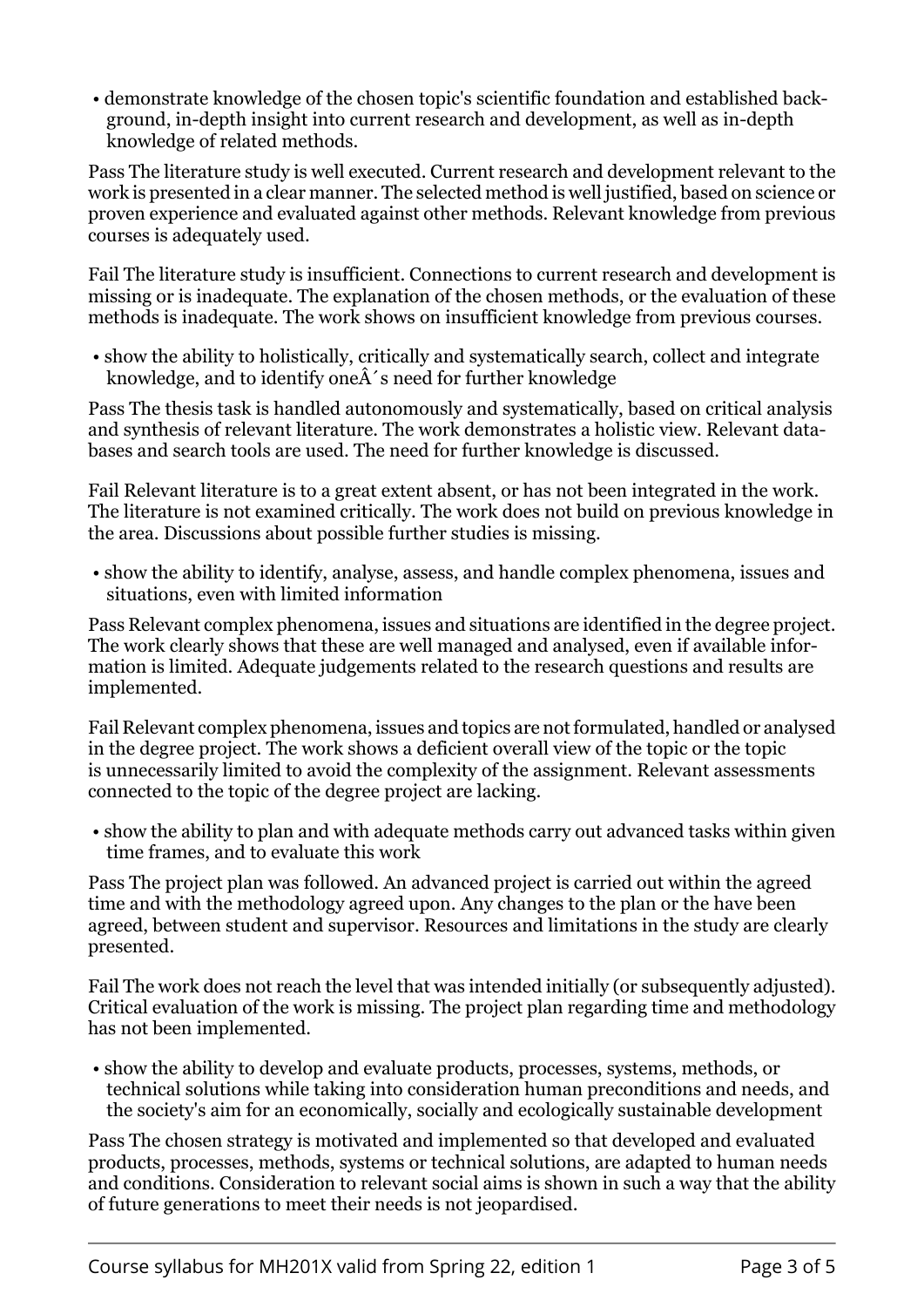Fail Product, process, systems, method or technical solution have not been evaluated or developed in the degree project. Relevant analysis of manageablility and effects on our society, environment and economy is lacking.

 • show the ability to clearly present and discuss conclusions and the underlying arguments with different groups both orally and in writing

Pass The report is well organized and well-written, in a coherent language. The discussion on the conclusions is well motivated. The citations are relevant, phrased in the student's own wording, and well integrated. The oral presentation and the review, as well as the communication during the work, demonstrate the ability to present and sensitively discuss the work and its conclusions with different parties, such as employers, supervisors, teachers, researchers and students.

Fail The contents is not systematically presented, and the text or the oral presentation is difficult to understand. The argumentation in the discussion is unsatisfactory. The citations have an unclear aim, are too close to the original source, or are presented without clear relationship. The written report is not linguistically sound or coherent. The continuous communication or the oral presentation do not show perceptiveness, clarity or ability to discuss the work and the conclusions.

 • show the ability to make assessments considering relevant scientific, social and ethical aspects

Pass The degree project demonstrates judgement abilities, for example to explain, justify, criticize and recommend. Relevant topic-specific assessments based on science or proven experience have been made in the degree project. The degree project reflects on social and ethical aspects, unless this is shown to be irrelevant.

Fail Judgement is lacking or inadequate. The work shows an inability to place the study in a larger context. The degree project does not consider ethical and social aspects even if these are relevant to the study, alternatively an explanation of why these aspects have not been discussed is absent.

 • show the skills required to participate in research and development work, or to work independently in other advanced activities

Pass The student familiarizes him/herself with the task and demonstrates the ability to be a part of the working environment where the study was performed. The student demonstrates an ability to test, evaluate and also reject ideas and solutions in the discussions on the task. The student shows initiative and is open for supervision and criticism. The degree project is carried out largely independently.

Fail Despite supervision and guidance the student does not show the ability or will to participate and be part of the working environment. The student does not come up with constructive ideas during discussions with supervisors and does not show interest in advice and new proposals. The student does not demonstrate independent and creative work between the supervision sessions.

## **Other requirements for final grade**

KTH's established criteria for passing the degree project for engineering degree.